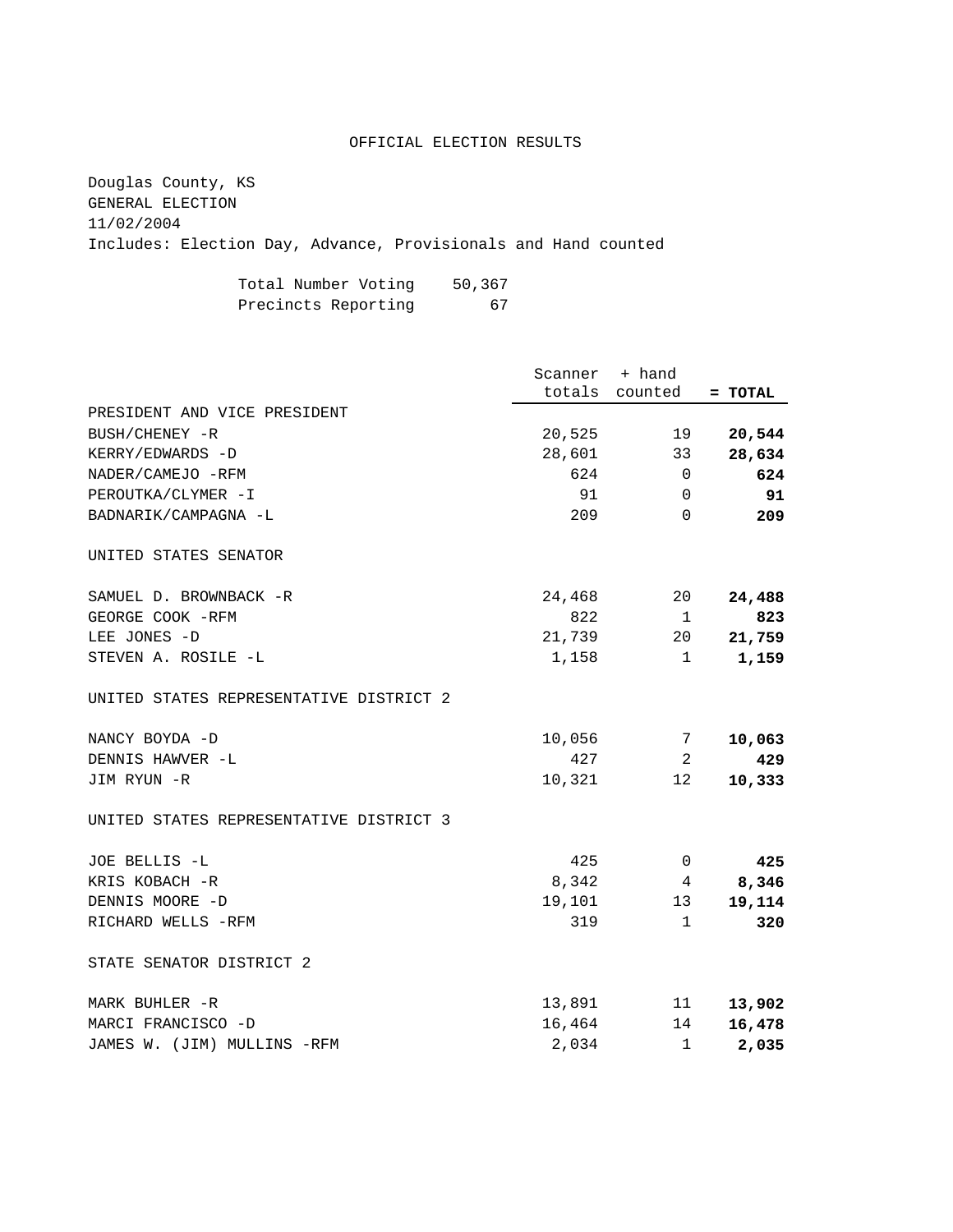|                                     | Scanner + hand |                |           |
|-------------------------------------|----------------|----------------|-----------|
|                                     |                | totals counted | $= TOTAL$ |
| STATE SENATOR DISTRICT 3            |                |                |           |
| JAN JUSTICE -D                      | 6,879          | $\mathbf{2}$   | 6,881     |
| ROGER C. PINE -R                    | 7,408          | 5              | 7,413     |
| STATE SENATOR DISTRICT 19           |                |                |           |
| BOB HANSON -R                       | 614            | 0              | 614       |
| ANTHONY HENSLEY -D                  | 586            | 2              | 588       |
| STATE REPRESENTATIVE DISTRICT 10    |                |                |           |
| ROBERT GARRARD -L                   | 148            | 0              | 148       |
| TOM HOLLAND -D                      | 4,048          | 2              | 4,050     |
| RICH LORENZO -R                     | 3,286          | $\mathbf{1}$   | 3,287     |
| STATE REPRESENTATIVE DISTRICT 38    |                |                |           |
| ANTHONY R. BROWN -R                 | 3,920          | 2              | 3,922     |
| STATE REPRESENTATIVE DISTRICT 44    |                |                |           |
| BARBARA W. BALLARD -D               | 7,946          | 4              | 7,950     |
| STATE REPRESENTATIVE DISTRICT 45    |                |                |           |
| TOM SLOAN -R                        | 10,345         | 6 —            | 10,351    |
| PATRICK WILBUR -L                   | 2,777          | 4              | 2,781     |
| STATE REPRESENTATIVE DISTRICT 46    |                |                |           |
| PAUL DAVIS -D                       | 8,700          | 7              | 8,707     |
| STATE REPRESENTATIVE DISTRICT 53    |                |                |           |
| THOMAS ABBEY LESSMAN -L             | 12             | 0              | 12        |
| ANN MAH -D                          | 394            | 0              | 394       |
| JACK L. WOELFEL -R                  | 419            | $\Omega$       | 419       |
| STATE REPRESENTATIVE DISTRICT 59    |                |                |           |
| JOE D. HUMERICKHOUSE -R             | 571            | $\mathbf{1}$   | 572       |
| STATE BOARD OF EDUCATION DISTRICT 4 |                |                |           |
| ROBERT MEISSNER -R                  | 11,573         | 7              | 11,580    |
| BILL WAGNON -D                      | 20,725         | 19             | 20,744    |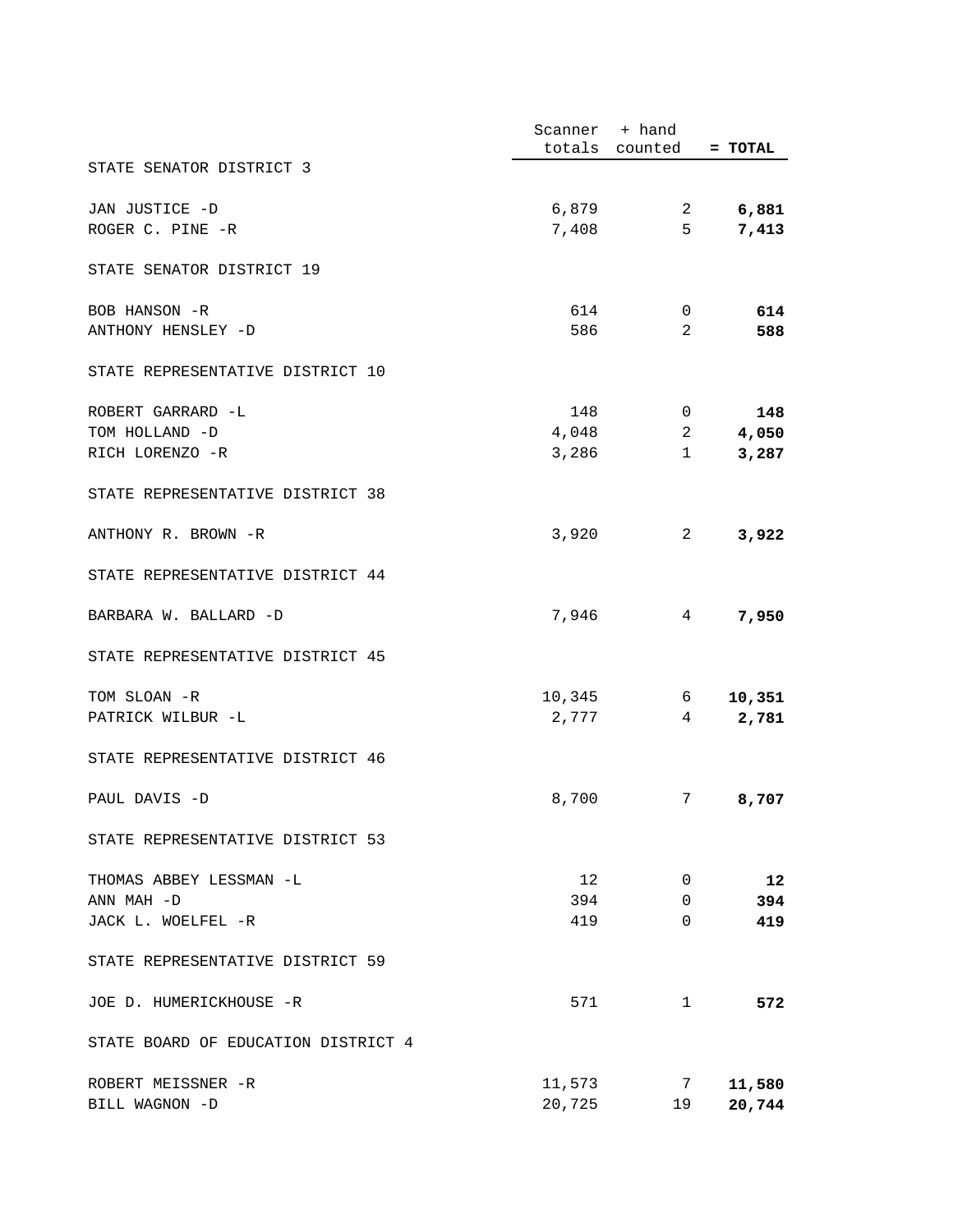|                                         | Scanner + hand |                 |           |
|-----------------------------------------|----------------|-----------------|-----------|
|                                         |                | totals counted  | $= TOTAL$ |
| DISTRICT ATTORNEY 7TH JUDICIAL DISTRICT |                |                 |           |
| CHARLES E. BRANSON -D                   | 24,729         | 16              | 24,745    |
| CHRISTINE KENNEY -R                     | 21,674         | 16              | 21,690    |
|                                         |                |                 |           |
| COUNTY COMMISSIONER DISTRICT 2          |                |                 |           |
| BOB JOHNSON -R                          | 11,065         | 5               | 11,070    |
| COUNTY COMMISSIONER DISTRICT 3          |                |                 |           |
| JERE MCELHANEY -R                       | 9,309          | 8               | 9,317     |
| MARGUERITE ERMELING -I                  | 8,181          | 5               | 8,186     |
| COUNTY CLERK                            |                |                 |           |
| MARNI D. PENROD -R                      | 21,454         | 12 <sup>°</sup> | 21,466    |
| JAMESON (JAMIE) SHEW -D                 | 24,145         | 19              | 24,164    |
| COUNTY TREASURER                        |                |                 |           |
|                                         |                |                 |           |
| PAULA GILCHRIST -D                      | 26,141         | 20              | 26,161    |
| CINDY L. MONSHIZADEH -R                 | 19,491         | 13              | 19,504    |
| REGISTER OF DEEDS                       |                |                 |           |
| KAY PESNELL -D                          | 37,935         | 22              | 37,957    |
|                                         |                |                 |           |
| SHERIFF                                 |                |                 |           |
| KEN MCGOVERN -R                         | 35,478         | 21              | 35,499    |
| CLINTON TWP TREASURER                   |                |                 |           |
| FRANKLIN BIDINGER -R                    | 149            | 0               | 149       |
| MICHAEL D. FANGMAN -I                   | 220            | 0               | 220       |
| CLINTON TWP TRUSTEE                     |                |                 |           |
| CHARLES HODGES -R                       | 301            | 0               | 301       |
| EUDORA TWP TREASURER                    |                |                 |           |
| GLEN GROSDIDIER -R                      | 2,370          | $\mathbf{1}$    | 2,371     |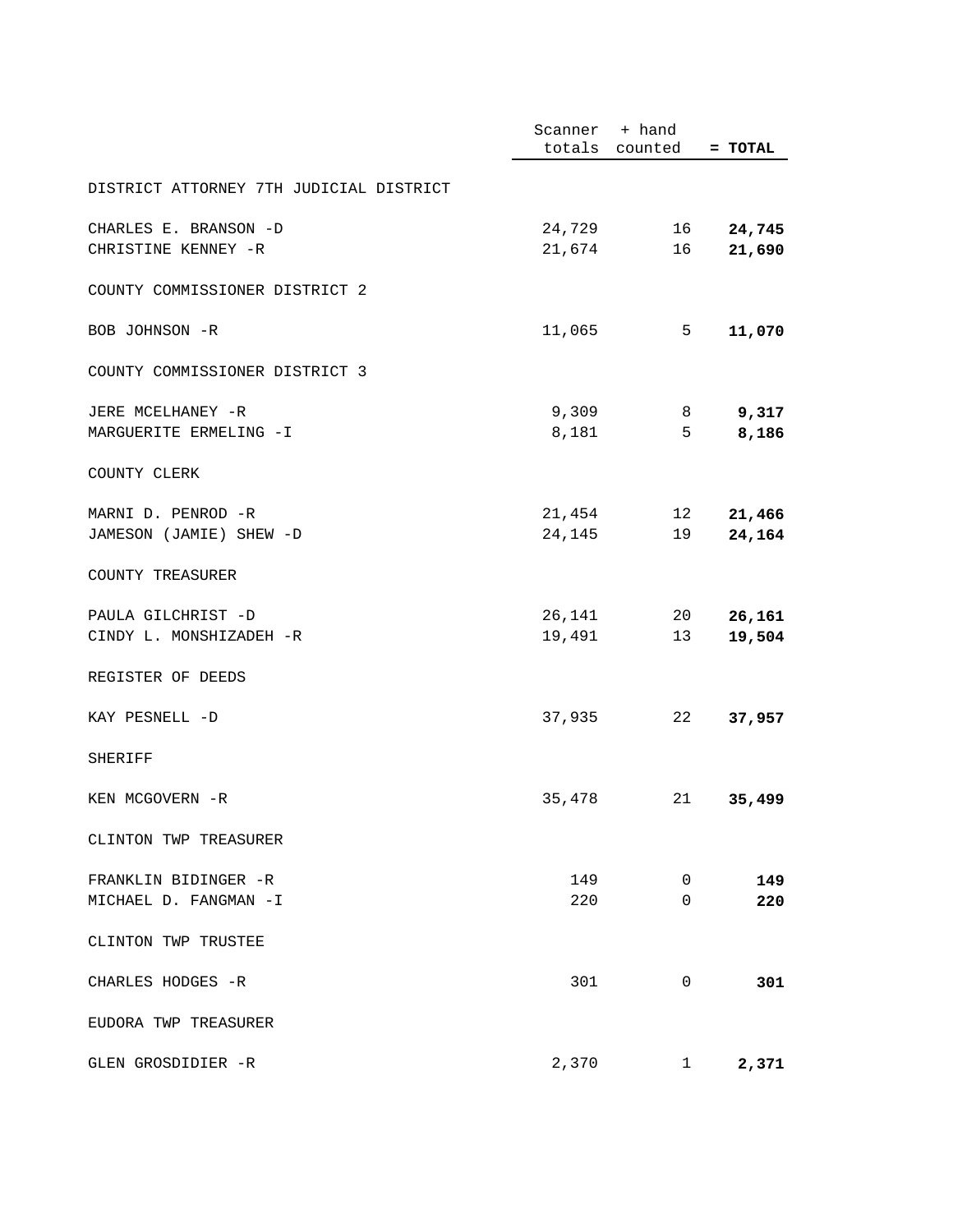|                         | Scanner | + hand      |         |
|-------------------------|---------|-------------|---------|
|                         | totals  | counted     | = TOTAL |
| EUDORA TWP TRUSTEE      |         |             |         |
| No Declared Candidates  | 0       |             |         |
| GRANT TWP TREASURER     |         |             |         |
| RICH BIRETA -R          | 169     | 0           | 169     |
| GRANT TWP TRUSTEE       |         |             |         |
| CHESTER W. FITCH -R     | 133     | 0           | 133     |
| RON SCHNEIDER -D        | 84      | 0           | 84      |
| KANWAKA TWP TREASURER   |         |             |         |
| PAUL W. STUDEBAKER -R   | 673     | 0           | 673     |
| KANWAKA TWP TRUSTEE     |         |             |         |
| DAVID A. WULFKUHLE -D   | 680     | 0           | 680     |
| LECOMPTON TWP TREASURER |         |             |         |
| GARY MERRITT -R         | 625     | 0           | 625     |
| LECOMPTON TWP TRUSTEE   |         |             |         |
| JAY L. ROBERTSON -R     | 750     | 0           | 750     |
| MARION TWP TREASURER    |         |             |         |
| JIM JOLLY -D            | 384     | 0           | 384     |
| MARION TWP TRUSTEE      |         |             |         |
| BONNIE WISCOMBE -D      | 284     | $\mathsf 0$ | 284     |
| MIKE FAWL -R            | 184     | $\mathbf 0$ | 184     |
| PALMYRA TWP TREASURER   |         |             |         |
| JOHN VESECKY -R         | 2,487   | 1           | 2,488   |
| PALMYRA TWP TRUSTEE     |         |             |         |
| MARTIN (DOUG) THOMAS -D | 1,333   | 1           | 1,334   |
| REX HAGERMAN -R         | 1,472   | $1\,$       | 1,473   |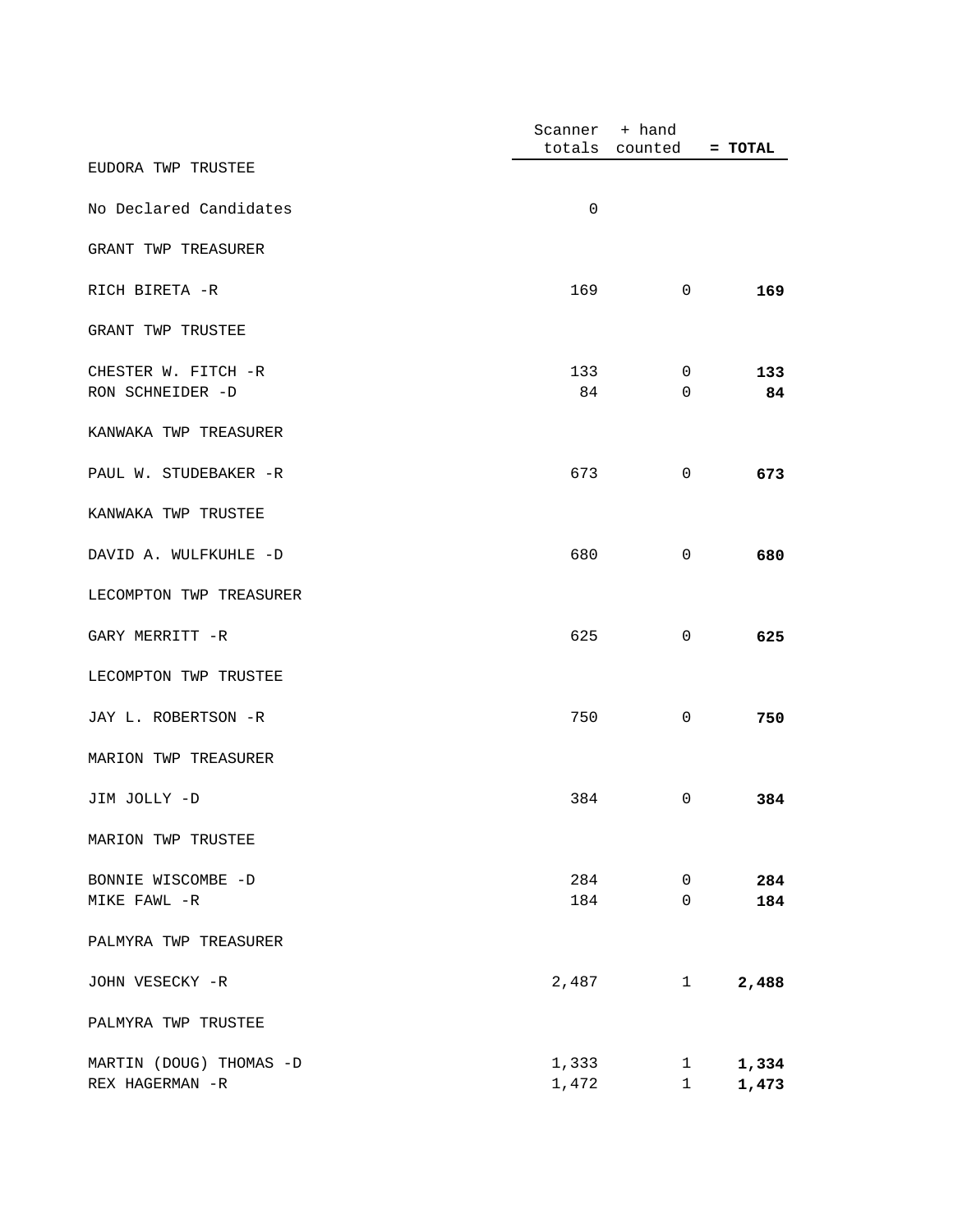|                                         | Scanner | + hand         |           |
|-----------------------------------------|---------|----------------|-----------|
|                                         |         | totals counted | $= TOTAL$ |
| WAKARUSA TWP TREASURER                  |         |                |           |
| NORMAN LEARY -R                         | 877     | $\mathbf 0$    | 877       |
| C.V. WILLIAMS -D                        | 365     | 0              | 365       |
| WAKARUSA TWP TRUSTEE                    |         |                |           |
| ERNEST BUTELL, JR. -D                   | 1,021   | 0              | 1,021     |
| WILLOW SPRINGS TWP TREASURER            |         |                |           |
| BRUCE AUSHERMAN -R                      | 644     | 1              | 645       |
| WILLOW SPRINGS TWP TRUSTEE              |         |                |           |
| CHARLES WINTERMANTEL -R                 | 643     | 2              | 645       |
| RETAIN SUPREME COURT JUSTICE BEIER      |         |                |           |
| YES                                     | 30,203  | 16             | 30,219    |
| NO                                      | 8,946   | 8              | 8,954     |
| RETAIN SUPREME COURT JUSTICE NUSS       |         |                |           |
| YES                                     | 29,719  | 11             | 29,730    |
| NO                                      | 9,294   | 7              | 9,301     |
| RETAIN SUPREME COURT JUSTICE GERNON     |         |                |           |
| YES                                     | 31,618  | 10             | 31,628    |
| NO                                      | 7,847   | 7              | 7,854     |
| RETAIN SUPREME COURT JUSTICE LUCKERT    |         |                |           |
| YES                                     | 30,238  | 15             | 30,253    |
| NO                                      | 8,557   | 5              | 8,562     |
| RETAIN APPEALS COURT JUDGE PIERRON, JR. |         |                |           |
| YES                                     | 31,129  | 14             | 31,143    |
| NO                                      | 7,785   | $\overline{4}$ | 7,789     |
| RETAIN APPEALS COURT JUDGE MARQUARDT    |         |                |           |
| YES                                     | 29,954  | 13             | 29,967    |
| NO                                      | 8,555   | 5              | 8,560     |